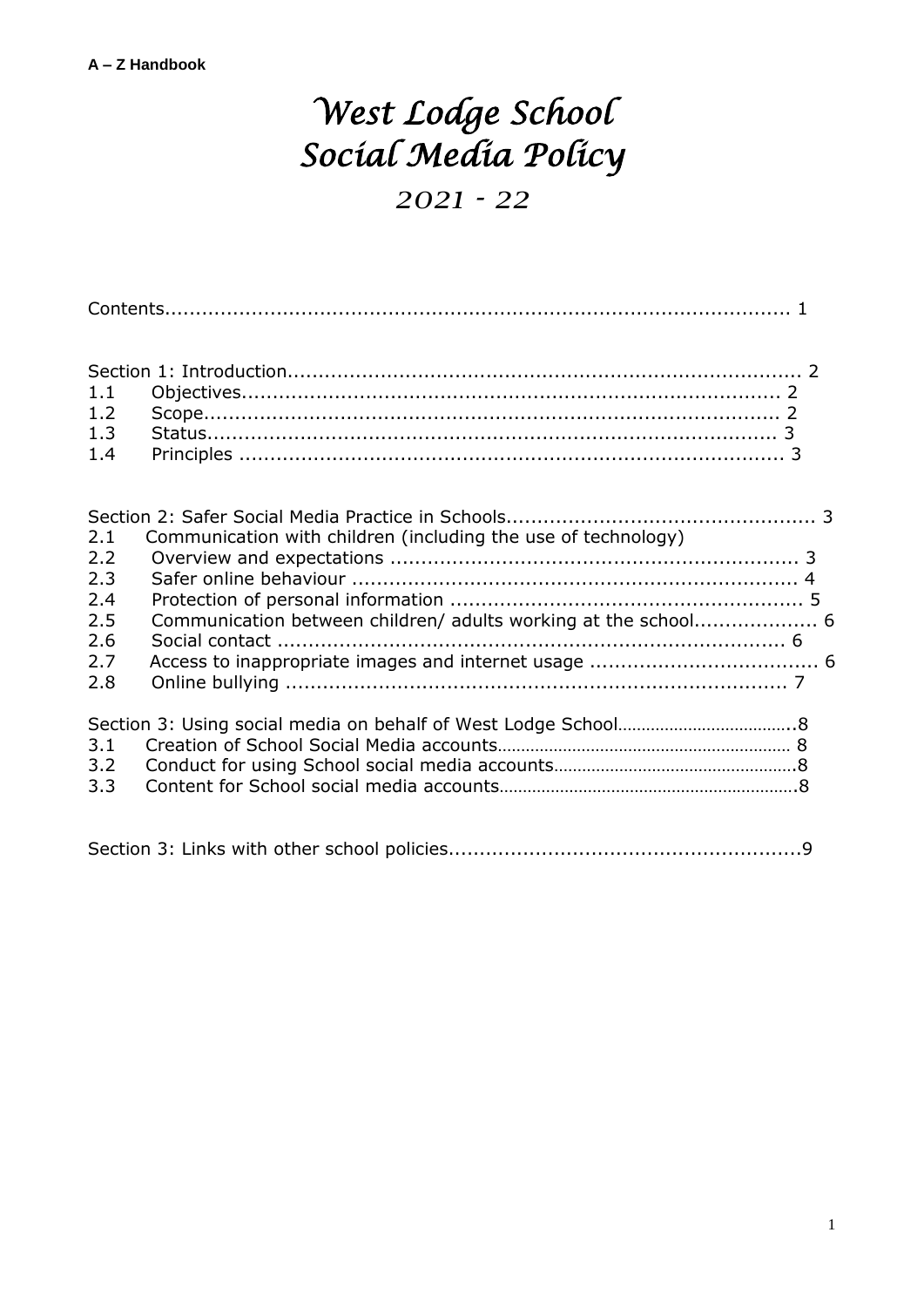#### **Section 1: Introduction**

#### 1.1 Objectives

1.1.1 This policy sets out West Lodge School's policy on the use of social media. Social Media is an integral part of our lives and a powerful tool, which opens up teaching and learning opportunities for schools' staff in many ways. This document sets out West Lodge School's policy on the use of social media and aims to:

- Assist schools' staff working with children to work safely and responsibly with the internet and other communication technologies and to monitor their own standards and practice
- Set clear expectations of behaviour and/or codes of practice relevant to social networking for educational, personal or recreational use
- Give a clear message that unlawful or unsafe behaviour is unacceptable and that, where appropriate, disciplinary or legal action will be taken
- Support safer working practice
- Minimise the risk of misplaced or malicious allegations made against adults who work with pupils
- Prevent adults abusing or misusing their position of trust

1.1.2 Whilst every attempt has been made to cover a wide range of situations, it is recognised that this policy cannot cover all eventualities. There may be times when professional judgements are made in situations not covered by this document, or which directly contravene the standards outlined in this document. It is expected that in these circumstances staff in schools will always advise their head teachers of the justification for any such action already taken or proposed. Head teachers will in turn seek advice from the Schools' HR Provider where appropriate.

1.1.3 This policy takes account of employment legislation and best practice guidelines in relation to the use of social media in addition to the legal obligations of governing bodies and the relevant legislation listed at appendix A.

## *1.2 Scope*

1.2.1 This document applies to all adults who work in West Lodge School as adopted by the governing body. This includes teachers, support staff, supply staff, governors, contractors and volunteers.

1.2.2 It should be followed by any adult whose work brings them into contact with children in or from the school. References to adults should be taken to apply to all the above groups of people in schools. Reference to children means all children at the school.

1.2.3 This policy should not be used to address issues where other policies and procedures exist to deal with them. For example any alleged misconduct which falls within the scope of the management of allegations policy requires the school to comply with additional child protection requirements as set out in that policy.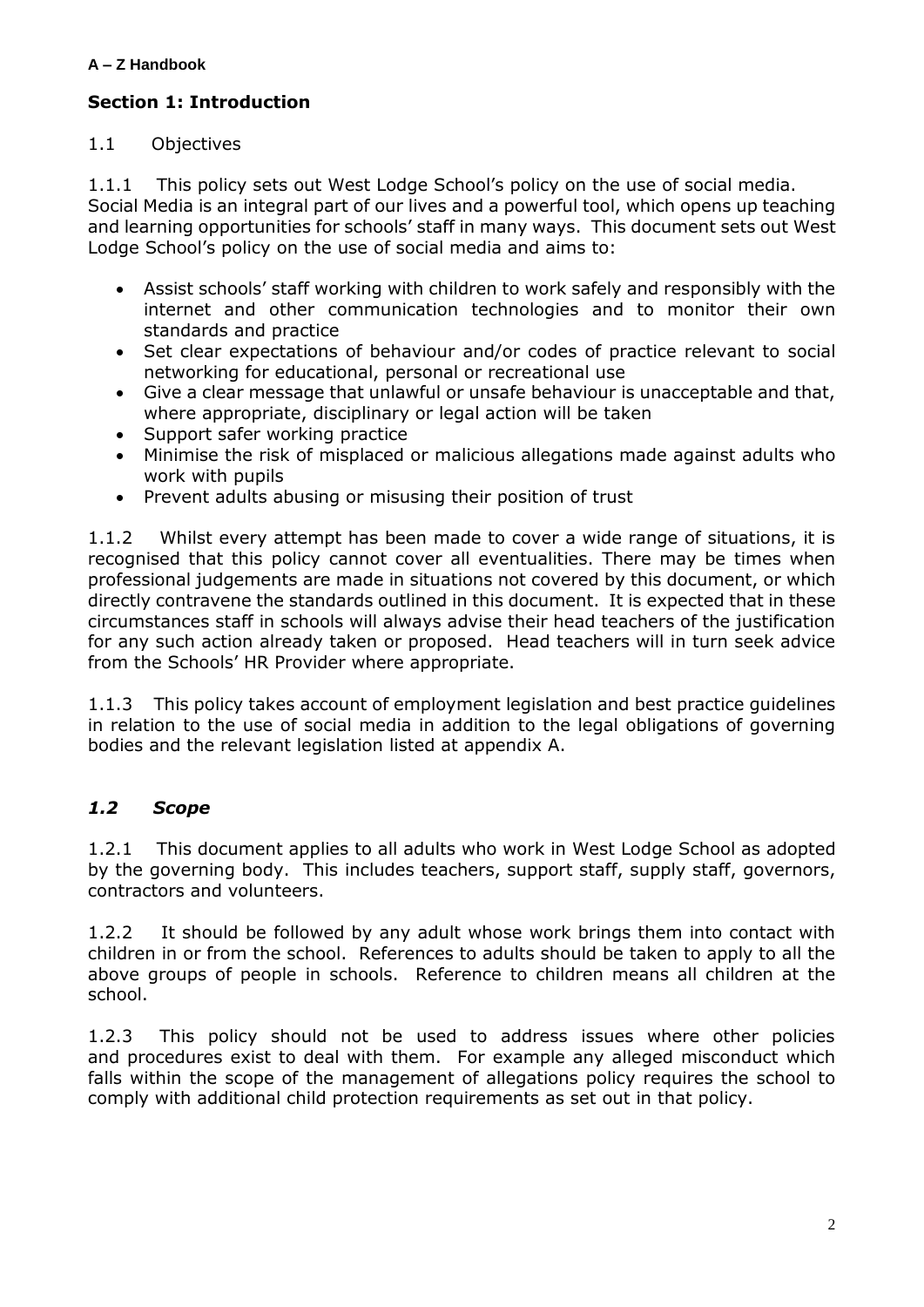## *1.3 Status*

1.3.1 This document needs to sit alongside the relevant school's safeguarding policies and codes of conduct. The Local Safeguarding Children's Board and the Local Authority supports the use of Guidance for safer working practice for those working with children in education settings.

1.4 Principles

- Adults who work with children are responsible for their own actions and behaviour and should avoid any conduct, which would lead any reasonable person to question their motivation and intentions.
- Adults in schools should work, and be seen to work, in an open and transparent way.
- Adults in schools should continually monitor and review their practice in terms of the continually evolving world of social media and ensure they follow the guidance contained in this document.

# **Section 2: Safer Social Media Practice in Schools**

2.1 Communication with children (including the use of technology)

2.1.1 In order to make the best use of the many educational and social benefits of new and emerging technologies, children need opportunities to use and explore the digital world. Online safety risks are posed more by behaviours and values than the technology itself.

2.1.2 Staff should ensure that they establish safe and responsible online behaviours, working to local and national guidelines and acceptable use policies which detail how new and emerging technologies may be used.

2.1.3 Communication with children both in the 'real' world and through web based and telecommunication interactions should take place within explicit professional boundaries in line with Safer Working Practices.

2.1.4 Staff should not request or respond to any personal information from children other than which may be necessary in their professional role. They should ensure that their communications are open and transparent and avoid any communication which could be interpreted as 'grooming behaviour'.

2.1.5 Staff should not give their personal contact details to children for example, email address, home or mobile telephone numbers, details of web based identities. If children locate these by any other means and attempt to contact or correspond with the staff member, the adult should not respond and must report the matter to their head teacher/DSL or Chair of Governors. The child should be firmly and politely informed that this is not acceptable.

2.1.6 Staff should, in any communication with children, also follow the guidance in section 7 'Standards of Behaviour' of 'Guidance for safer working practice for those working with children and young people in education settings (October 2015)'.

2.1.7 Staff should adhere to their establishment's policies, including those with regard to communication with parents and carers and the information they share when using the internet.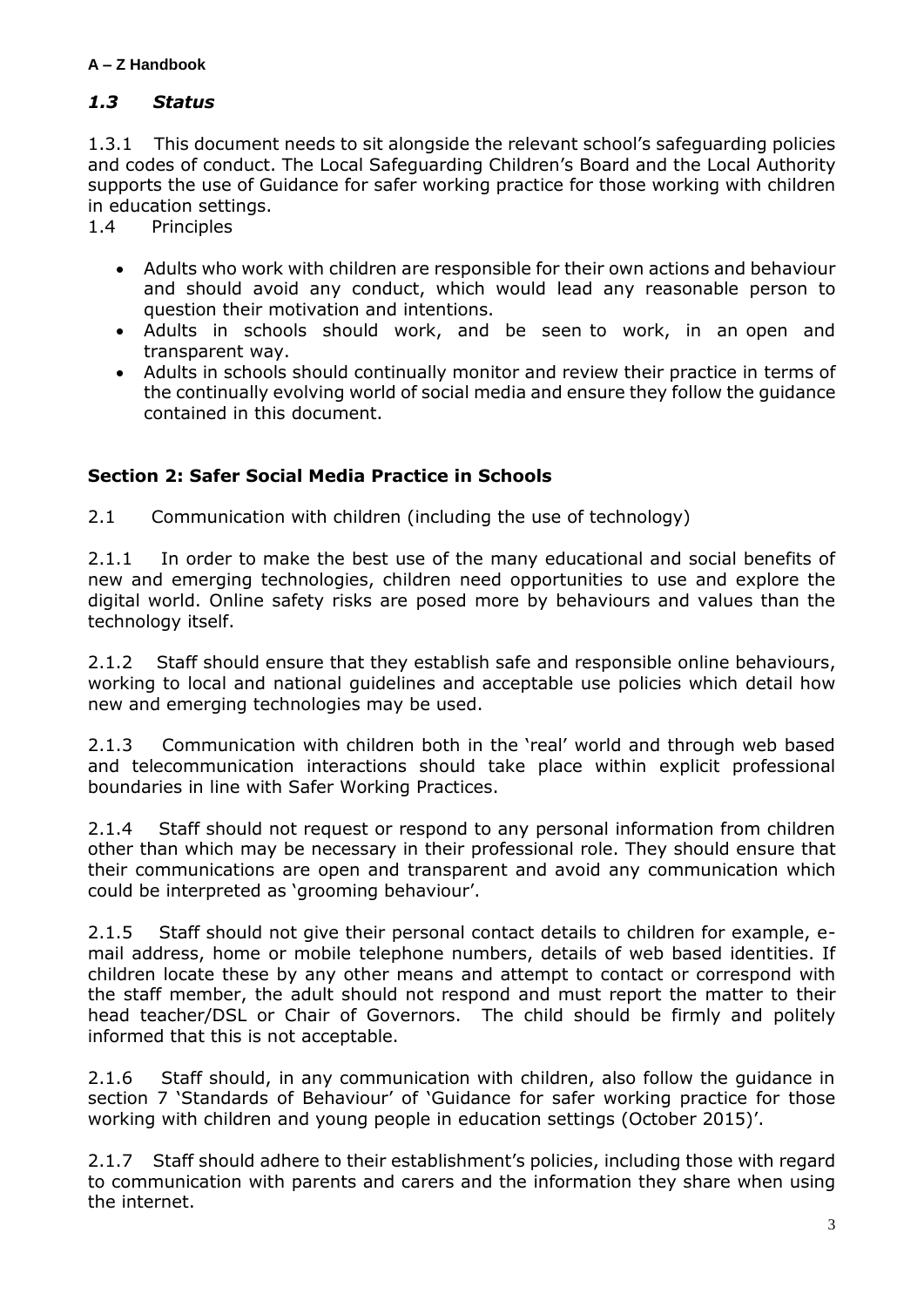#### **2.2 Overview and expectations**

2.2.1 All adults working with children have a responsibility to maintain public confidence in their ability to safeguard the welfare and best interests of pupils. It is therefore expected that they will adopt high standards of personal conduct in order to maintain the confidence and respect of their colleagues, children or students, public in general and all those with whom they work in line with the school's code of conduct. Adults in contact with children should therefore understand and be aware that safe practice also involves using judgement and integrity about behaviours in places other than the work setting.

2.2.2 The guidance contained in this policy is an attempt to identify what behaviours are expected of adults within the school setting who work with or have contact with children. Anyone whose practice deviates from this document and/or their professional or employment-related code of conduct may bring into question their suitability to work with children and young people and may result in disciplinary action being taken against them.

2.2.3 Adults within the school setting should always maintain appropriate professional boundaries and avoid behaviour, during their use of the internet and other communication technologies, which might be misinterpreted by others. They should report and record any incident with this potential.

2.2.4 All schools should have their own internal Acceptable Use Policy ours is included inside the Computing Policy.

## **2.3 Safer online behaviour**

2.3.1 Managing personal information effectively makes it far less likely that information will be misused.

2.3.2 In their own interests, adults within school settings need to be aware of the dangers of putting personal information onto social networking sites, such as addresses, home and mobile phone numbers. This will avoid the potential for children or their families or friends having access to staff outside of the school environment. It also reduces the potential for identity theft by third parties.

2.3.3 All adults, particularly those new to the school setting, should review their social networking sites when they join the school to ensure that information available publicly about them is accurate and appropriate. This includes any photographs that may undermine their professional position if they are published outside of the site.

2.3.4 Staff should not seek to communicate/make contact or respond to contact with children outside of the purposes of their work.

2.3.5 Staff should not give out their personal details.

2.3.6 Staff should use only equipment and Internet services provided by the school or setting.

2.3.7 Staff should follow the School's Computing Policy.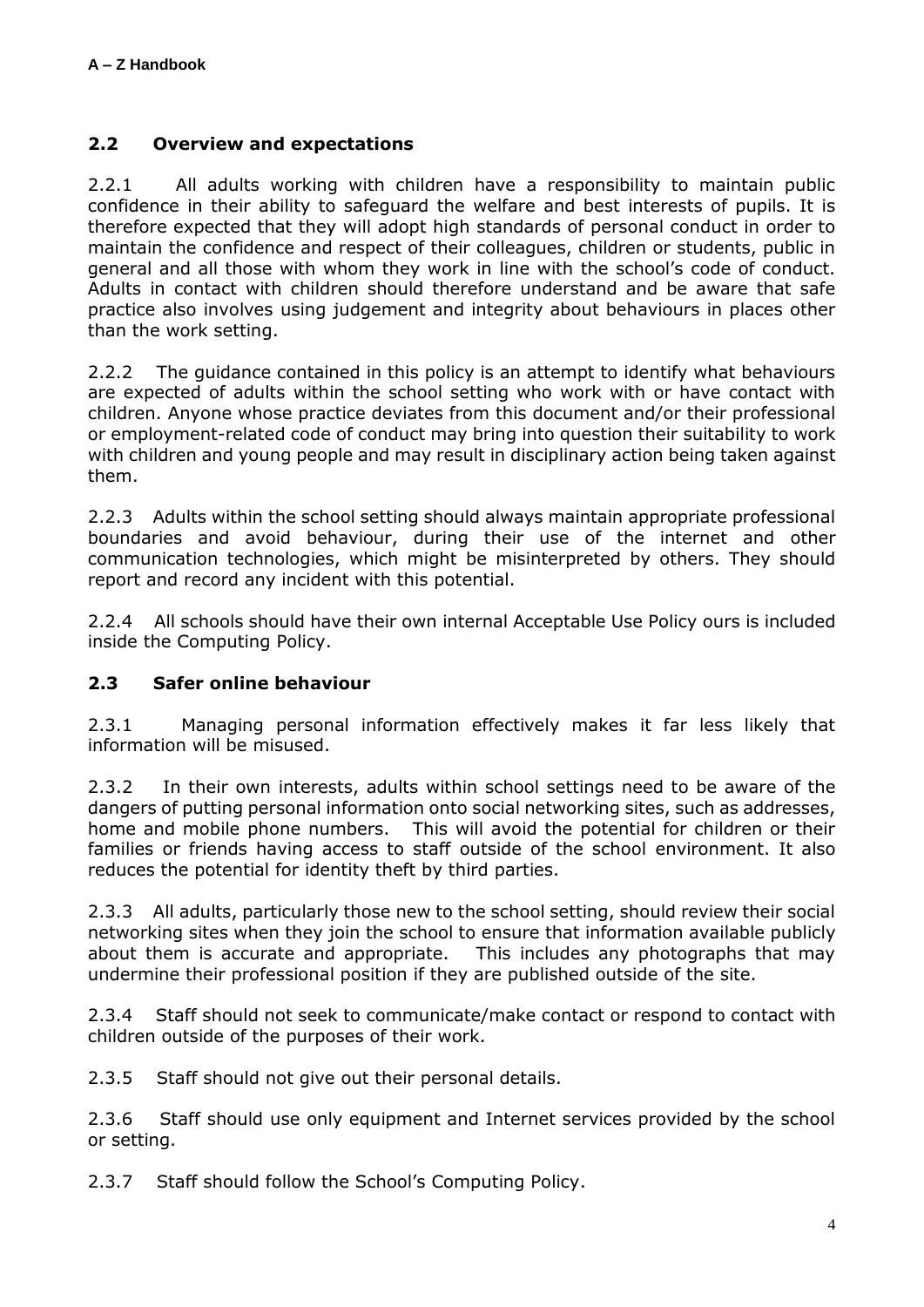2.3.8 Staff should ensure that their use of technologies could not bring their employer into disrepute.

2.3.9 Confidentiality needs to be considered at all times. Social media has the potential to discuss inappropriate information and employees need to ensure that they do not put any confidential information on their site about themselves, their employer, their colleagues, children or members of the public.

2.3.10 Employees need to ensure that when they are communicating about others, even outside of work, that they give due regard to the potential for defamation of character. Making allegations on social media (even in their own time and in their own homes) about other employees, children or other individuals connected with the school, or another school, or Bexley Council could result in formal action being taken against them.

2.3.11 Adults are also reminded that they must comply with the requirements of equalities legislation in their on-line communications.

2.3.12 Adults within the school setting must never post derogatory remarks or offensive comments on-line or engage in online activities which may bring the school or Bexley Council into disrepute or could reflect negatively on their professionalism.

2.3.13 Some social media sites and other web-based sites have fields in the user profile for job title etc. If you are an employee of a school and particularly if you are a teacher/teaching assistant, you should not put any information onto the site that could identify either your profession or the school where you work. In some circumstances this could damage the reputation of the school, the profession or the Local Authority.

# **2.4 Protection of personal information**

## *Adults working in schools should:*

2.4.1 Never share their work log-ins or passwords with other people.

2.4.2 Keep their personal phone numbers private

2.4.3 Not give their personal e-mail addresses to children or parents. Where there is a need for homework to be sent electronically the school e-mail address should be used.

2.4.4 Understand who is allowed to view the content on their pages of the sites they use and how to restrict access to certain groups of people.

## *Adults working in schools should not:*

2.4.6 Use school ICT equipment for personal use, e.g. camera or computers.

2.4.7 Use their own mobile phones to contact children, (unless in absolute emergency when the school cannot be contacted). Following the introduction of Clarion Call, staff are authorised to use their own phone to send a message to parents of groups they may be responsible for.

2.4.8 Use personal phones to take photographs in school or on school trips. School devices should always be used.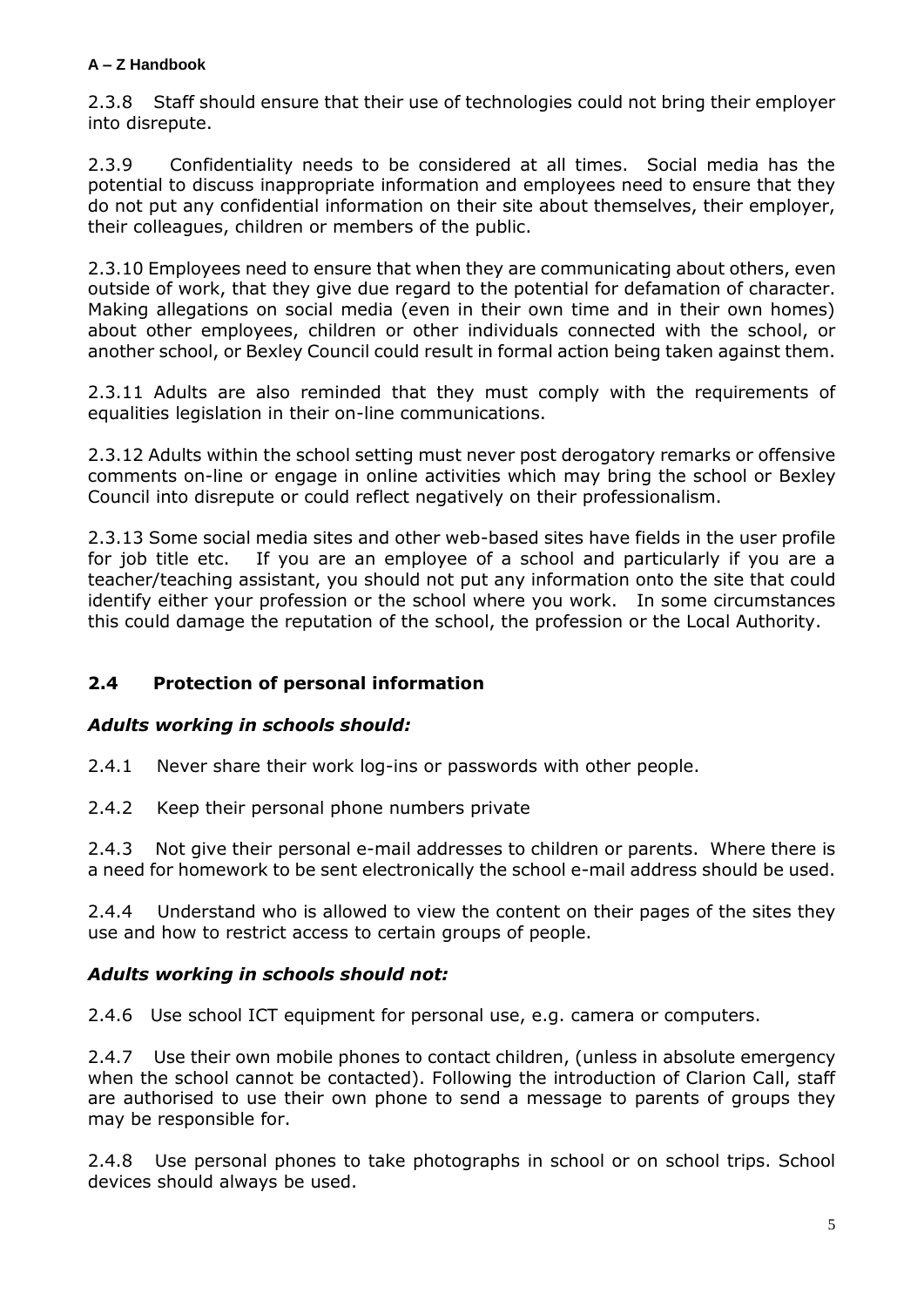## **2.5 Communication between children/ adults working in school**

2.5.1 The school normally provides a work mobile and e-mail address for communication between staff and children where this is necessary for particular trips/assignments. Adults should not give their personal mobile numbers or personal email addresses to children or parents for these purposes.

2.5.2 Adults should not request, or respond to, any personal information from a pupil, other than that which might be appropriate as part of their professional role.

2.5.3 Adults should ensure that all communications are transparent and open to scrutiny.

They should also be circumspect in their communications with children so as to avoid any possible misinterpretation of their motives or any behaviour which could be construed as 'grooming' in the context of sexual offending.

2.5.4 Adults should not give their personal contact details to children including e-mail, home or mobile telephone numbers, unless the need to do so is agreed with senior management and parents/carers.

2.5.5 E-mail or text communications between an adult and a child outside agreed protocols may lead to disciplinary and/or criminal investigations. This also includes communications through internet based web sites. Internal e-mail systems should only be used in accordance with the school's policy.

## **2.6 Social contact**

2.6.1 Adults should not establish or seek to establish social contact via social media /other communication technologies with pupils.

2.6.2 There will be occasions when there are social contacts between children and staff, where for example the parent and teacher are part of the same social circle or are related. These contacts however, will be easily recognised and should be openly acknowledged with the Head Teacher where there may be implications for the adult and their position within the school setting.

2.6.3 There must be awareness on the part of those working with or in contact with children that some social networking contacts, especially where these are not common knowledge, can be misconstrued as being part of a grooming process. This can also apply to social networking contacts made through outside interests or through the adult's own family.

## **2.7 Access to inappropriate images and internet usage**

2.7.1 There are no circumstances that will justify adults possessing indecent images of children. Staff who access and possess links to such websites will be viewed as a significant and potential threat to children. Accessing, making and storing indecent images of children is illegal. This will lead to criminal investigation and the disciplinary action being taken.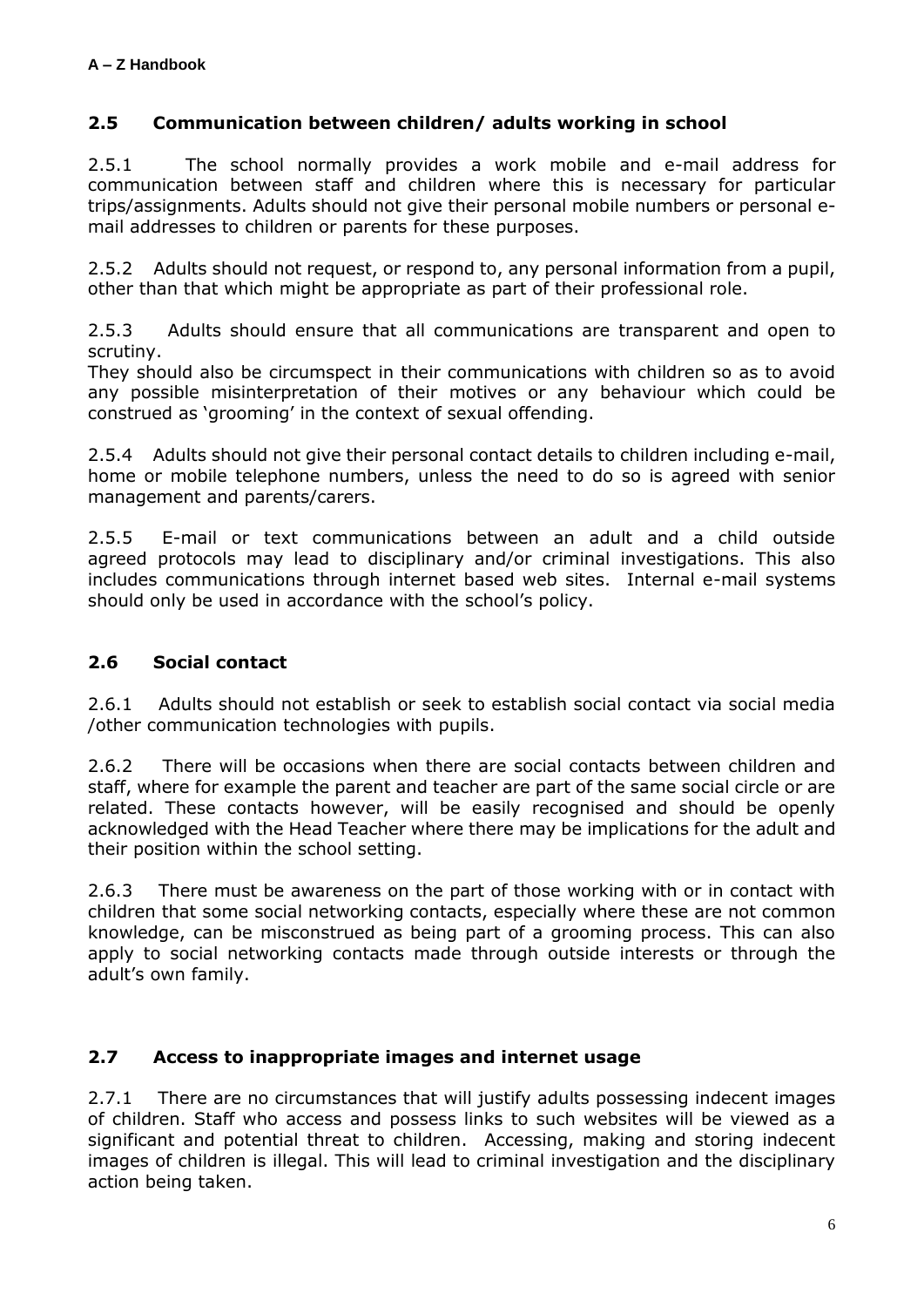2.7.2 Adults should not use equipment belonging to their school/service to access any adult pornography; neither should personal equipment containing downloaded images be brought into the workplace. This will raise serious concerns about the suitability of the adult to continue to work with children.

2.7.3 Adults should ensure that children are not exposed to any inappropriate images or web links. Schools need to ensure that internet equipment used by children has the appropriate controls with regards to access. e.g. personal passwords should be kept confidential.

2.7.4 Where indecent images of children are found, the police and local authority designated officer (LADO) should be immediately informed. Schools should refer to the Safe Guarding policy and should not attempt to investigate the matter or evaluate the material themselves, as this may lead to evidence being contaminated which in itself can lead to a criminal prosecution.

2.7.5 Where other unsuitable material is found, which may not be illegal but which raises concerns about that member of staff, either HR or the LADO should be informed and advice sought. Schools should refer to the Managing Allegations against Staff and Volunteers working with Children policy and should not attempt to investigate or evaluate the material themselves until such advice is received.

# **2.8 Online bullying**

2.8.1 Online bullying can be defined as 'the use of modern communication technologies to embarrass, humiliate, threaten or intimidate an individual in the attempt to gain power and control over them.'

2.8.2 Prevention activities are key to ensuring that adults are protected from the potential threat of online bullying. All adults are reminded of the need to protect themselves from the potential threat of online bullying. Following the advice contained in this guidance should reduce the risk of personal information falling into the wrong hands.

2.8.3 If online bullying does take place, employees should keep records of the abuse, text, e-mails, website or instant message and should not delete texts or e-mails. Employees are advised to take screen prints of messages or web pages and be careful to record the time, date and place of the site.

2.8.4 Adults may wish to seek the support of their trade union or professional association representatives or another colleague to support them through the process.

2.8.5 Adults are encouraged to report all incidents of online bullying to their line manager or the Headteacher. All such incidents will be taken seriously and will be dealt with in consideration of the wishes of the person who has reported the incident. It is for the individual who is being bullied to decide whether they wish to report the actions to the police.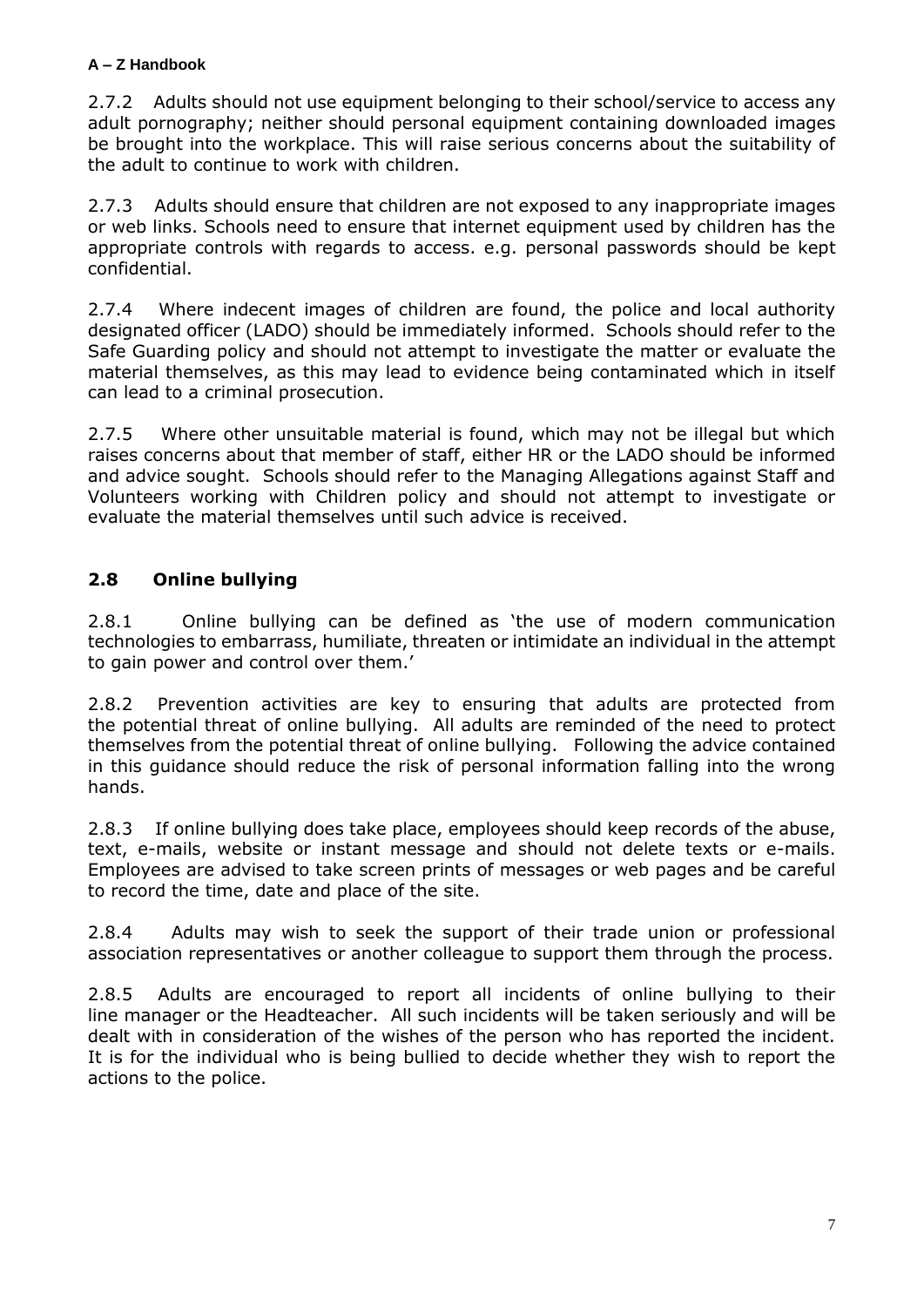# **Section 3: Using social media on behalf of West Lodge School**

#### **3.1 Creation of School social media accounts**

3.1.1 West Lodge School social media sites can be created only by or on behalf of the School. Site administrators and moderators must be West Lodge School employees or other authorised people.

3.1.2 Approval for creation of sites for work purposes, whether hosted by the School or hosted by a third party such as a social networking site, must be obtained from the Headteacher.

3.1.3 West Lodge School-hosted sites must always include the school logo or brand to ensure transparency and confidence in the site. The logo should, where possible, link back to the relevant page on the School website.

#### **3.2 Conduct for using School social media accounts**

3.2.1 Staff members participating in social media for work purposes are expected to demonstrate the same high standards of behaviour as when using other media or giving public presentations on behalf of West Lodge School.

3.2.2 Staff members must refrain from posting anything which might in any way embarrass, defame or harm West Lodge School. Staff members must at all times be aware of the public nature of social media sites and their professional responsibility to the School.

3.2.3 Staff members must never give out their personal information such as home contact details or home email addresses on these sites.

3.2.4 Staff members must not divulge any personal or sensitive information they have gained as part of their employment on these accounts.

## **3.3 Content for School social media accounts**

3.3.1 Staff members must at all times act in the best interests of children when creating, participating in or contributing content to social media sites. In this respect, names of pupils will not be used.

3.3.2 The Headteacher and Network Manager must take overall responsibility to ensure that enough resources are provided to keep the site refreshed and relevant. It is important that enough staff members are trained and are able to maintain and moderate a site in case of staff absences or turnover.

3.3.3 Whilst no social media platform can be completely secure, every effort will be made to restrict general access by ensuring that the account is private and that only West Lodge parents and members of staff will be accepted as followers.